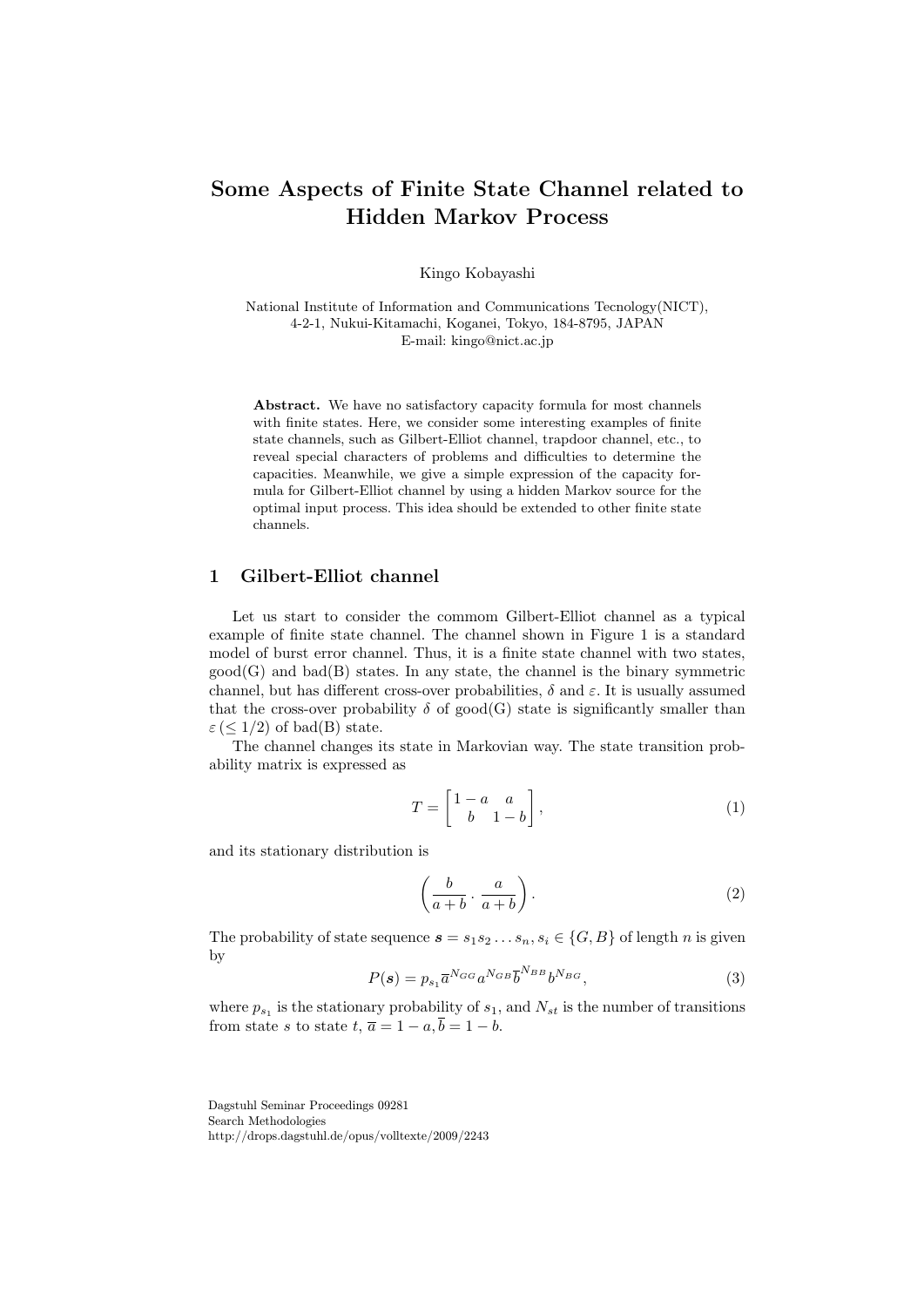

**Fig. 1.** Glbert-Elliott Channel

Then, we can express the conditional probability of output sequence  $y =$ *y*<sub>1</sub>*y*<sub>2</sub> . . . *y<sub>n</sub>, y<sub>i</sub>*  $\in$  {0*,* 1} given the input sequence  $\boldsymbol{x} = x_1 x_2 \dots x_n, x_i \in$  {0*,* 1} by the formula,

$$
P(\mathbf{y}|\mathbf{x}) = \sum_{\mathbf{s}} P(\mathbf{s}) \, \overline{\delta}^{N_{G,c}(\mathbf{s})} \, \delta^{N_{G,e}(\mathbf{s})} \, \overline{\varepsilon}^{N_{B,c}(\mathbf{s})} \, \varepsilon^{N_{B,e}(\mathbf{s})}, \tag{4}
$$

where  $N_{S,c}(\boldsymbol{s})$  is the number of *i* that satisfies  $x_i = y_i$ , and  $N_{S,e}(\boldsymbol{s})$  is the number of *i* that satisfies  $x_i \neq y_i$  at the state *S* in *s* From this formula, we can easily derive,

$$
P(\mathbf{y}|\mathbf{x}) = P(\mathbf{x} \oplus \mathbf{y}|\mathbf{0})\tag{5}
$$

where *⊕* is the termwise exclusive-or operation, and **0** is the sequence of all zero.

Then, it holds that each row of this channel matrix is a permutation of a distribution, and each column is also a permutation of other columns. In fact, it is a symmetic channel. For example, the density plot of the conditional probabilities of Gilbert-Elliot channel for inputs-outputs of length 6 is shown in Figure 2, where we set  $a = 0.5, b = 0.5, \varepsilon = 0.5, \delta = 0.0$ , and darker color corresponds to higher probability. Due to the symmetic property of Gilbert-Elliot channel, the capacity is attained by the equiprobable distribution, and the output has also the equiprobable distribution. Moreover, the conditional entropies  $H(Y^n | X^n = x)$ have a same value for any input  $x$ , i.e., is equal to  $H(Y^n|X^n)$ . Thus, without any loss of generality, we can assume that the input sequence is  $X^n = \mathbf{0} = 0 \dots 0$ for evaluating the conditional entropy  $H(Y^n | X^n)$ .

Therefore, the maximum of mutual information between input sequence  $X^n$ and output sequence  $Y^n$  is attained when  $X^n$  has the equiprobable distribution.

$$
\max_{X^n} \frac{1}{n} I(X^n; Y^n) = \max_{X^n} \frac{1}{n} \{ H(Y^n) - H(Y^n | X^n) \}
$$
  
=  $\frac{1}{n} \{ H(Y^n) - H(Y^n | X^n) \} \Big|_{X^n : \text{equiprobable}}$   
=  $1 - \frac{1}{n} H(Y^n | X^n = 0)$   
=  $1 - \frac{1}{n} H(Z^n),$  (6)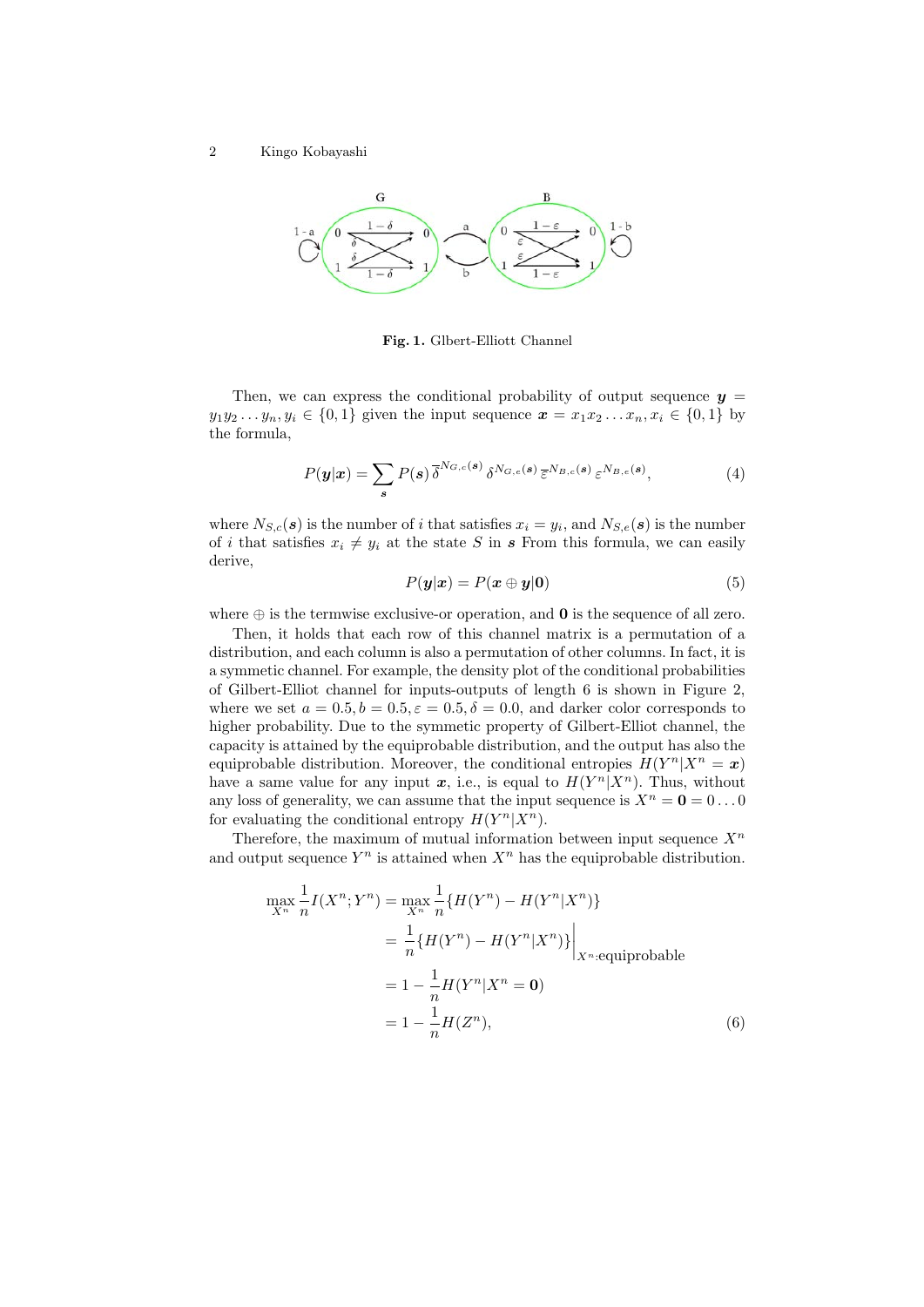

**Fig. 2.** Glbert-Elliott Channel Probability Matrix for inputs-outputs of length 6

where  $Z^n$  is the induced hidden Markov process, i.e., the conditional  $Y^n$  given  $X^n = 0$ . The hidden Markov process  $\{Z_n\}$  with four states  $G_0, B_0, G_1, B_1$  is defined by the state transition matrix *W*,

$$
W = \begin{bmatrix} G0 & B0 & G1 & B1 \\ G0 & \boxed{\bar{a}\bar{\delta}} & a\bar{\varepsilon} & \bar{a}\delta & a\varepsilon \\ b\bar{\delta} & \overline{b}\bar{\varepsilon} & b\delta & \overline{b}\varepsilon \\ G1 & \boxed{\bar{a}\bar{\delta}} & a\bar{\varepsilon} & \overline{a}\delta & a\varepsilon \\ B1 & \boxed{b\bar{\delta}} & \overline{b}\bar{\varepsilon} & b\delta & \overline{b}\varepsilon \end{bmatrix},\tag{7}
$$

where the process in the state  $Sx$  ( $S \in \{G, B\}$ ,  $x \in \{0, 1\}$ ) produces the output symbol *x*.

Due to the equation (6), we have by using the above matrix *W*

**Theorem 1.** *The capacity of Gilbert-Elliott Channel is expressed as,*

$$
C_{\text{GEC}}(a, b, \delta, \varepsilon) = 1 - H(Z),\tag{8}
$$

*where H*(*Z*) *is the entropy of the hidden Markov source Z defined by W.*

*Remark 1.* In their paper[1], Mushkin and Bar-David showed that the capacity of Gilber-Elliot channel is  $C_{\text{GEC}} = 1 - \lim_{n \to \infty} E[h(q_n)] = 1 - E[h(q_\infty)]$ , where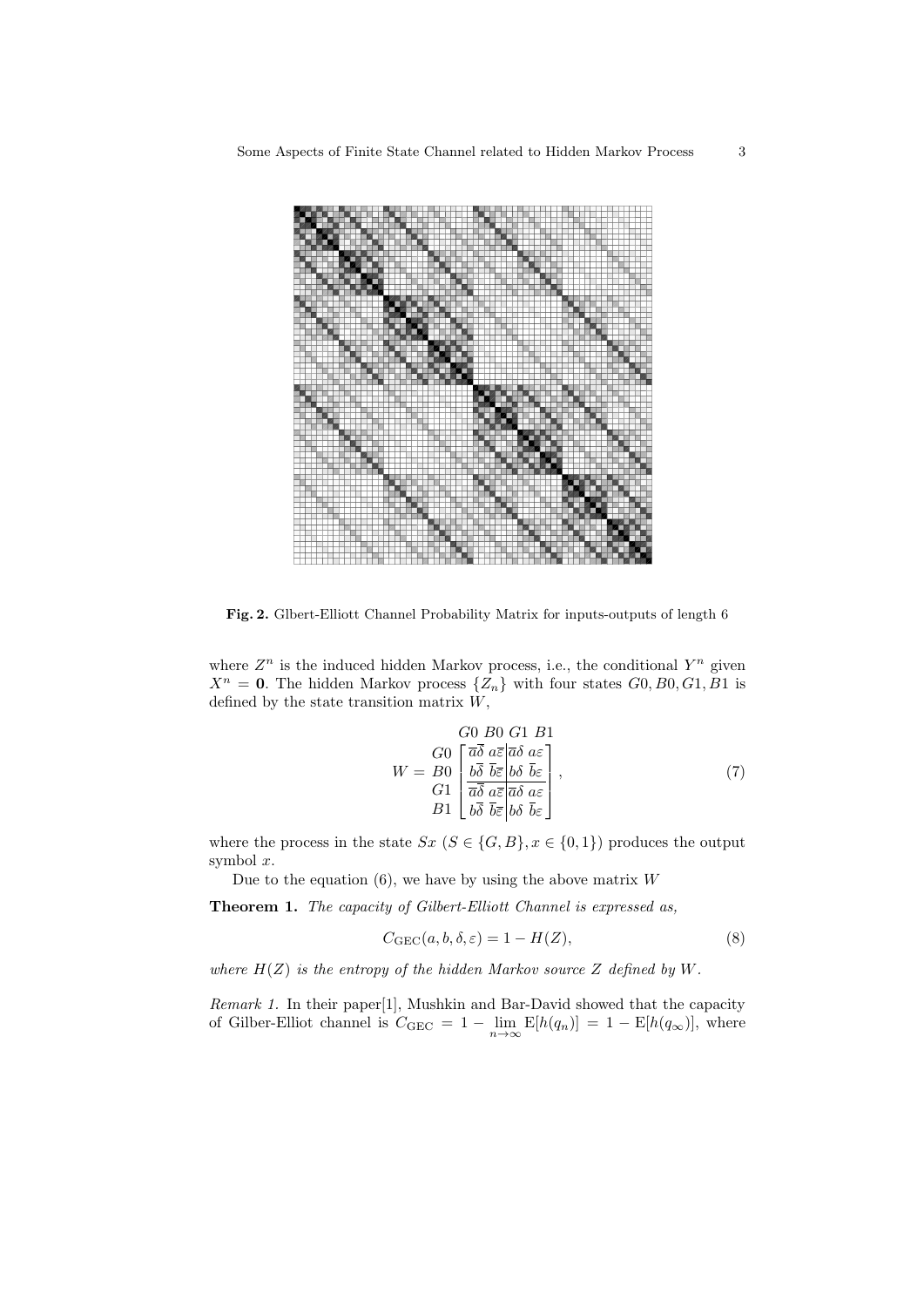

**Fig. 3.** The mechanism of generating the output *Y* given  $X = 0$ , and the transition matrix of induced hidden Markov process *Z*

 $q_n = \Pr\{Z_n = 0 | Z_1 ... Z_{n-1}\}, Z_n = X_n \oplus Y_n$ , the input process  $\{X_n\}$  is the Bernoulli process with equiprobability, and the random variable *q<sup>n</sup>* converges to the limiting random variable  $q_{\infty}$  in distribution. In our context, the limiting quantitiy  $\lim_{n\to\infty} E[h(q_n)] = E[h(q_\infty)]$  is actually the entropy of the hidden Markov process  $\{Z_n\}$  induced by the stochastic matrix *W* explicitly defined in (7).

*Remark 2.* Due to the fact that the equiprobable Bernoulli process suffices to attain the maximum mutual information between input and output processes, we need not to have any concern on the channel state in constructing the code and during transmitting messages, so long as we cannot have any side information about the state.

Here are questions: What is the distribution of  $q_{\infty}$  as a function of the parameters  $a, b, \delta, \varepsilon$ ? How can the base set of  $q_\infty$  be expressed when  $a, b, \delta, \varepsilon$  will take various values ? We have no analytically closed expression for the entropy of hidden Markov source in general. In some special cases, we can give simple formulae of capacity of Gilbert-Elliot channel.

Consider the case when  $\delta = 0, \varepsilon = 1$ . Then, the stocastic matrix *W* of (7) is deduced as

$$
W = \frac{G0}{B0} \begin{bmatrix} G0 & B0 & G1 & B1 \\ \frac{\bar{a}}{a} & 0 & 0 & a \\ \frac{\bar{b}}{a} & 0 & 0 & \frac{\bar{b}}{b} \\ B1 & b & 0 & 0 & \frac{\bar{a}}{b} \end{bmatrix} . \tag{9}
$$

Considering that the stationary distribution of  $\text{good}(G)$  and  $\text{bad}(B)$  is  $(b/(a +$  $b$ ,  $a/(a + b)$ , we have a simple formula for this case:

$$
C_{\text{GEC}}(a, b, 0, 1) = 1 - \left(\frac{b}{a+b}h(\overline{a}) + \frac{a}{a+b}h(b)\right),
$$
 (10)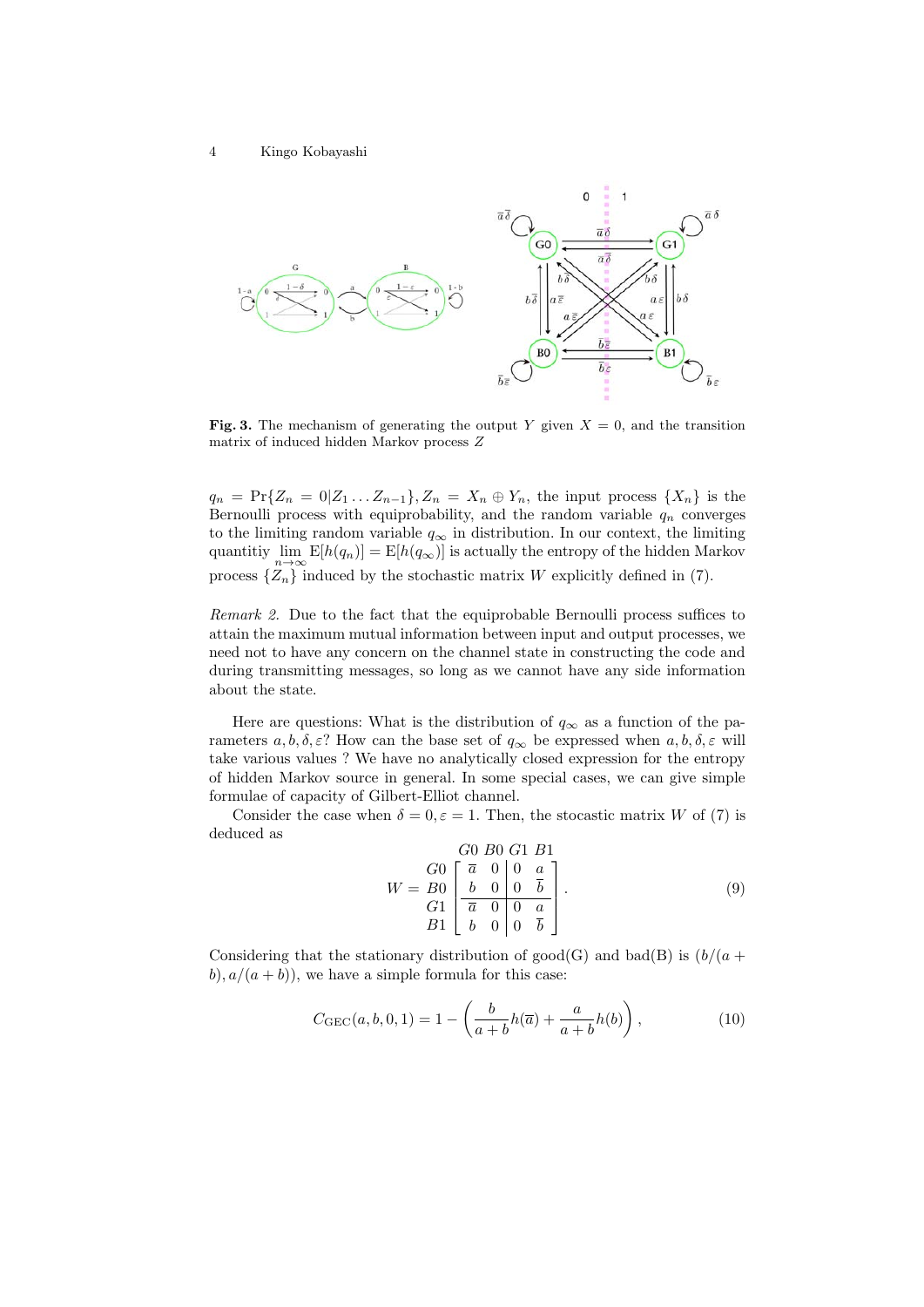where  $\bar{x} = 1 - x$  and  $h(p) = -p \log_2 p - \bar{p} \log_2 \bar{p}$  is the binary entropy function(cf. Fig.4). When  $a = b = 1/2$  in this case, the capacity is zero as expected. But otherwise, we will have positive capacity.



**Fig.** 4.  $C_{GEC}(a, b, 0, 1)$ 



**Fig.** 5. The distribution of  $q_k = \Pr{Z_k = 0 | Z_1 ... Z_{k-1}}$  when  $k = 6, a = 0.3, b = 0.1$  $0.9, \delta = 0, \varepsilon = 1.$ 

Moreover,  $q_n = \Pr\{Z_n = 0 | Z_1 \dots Z_{n-1}\}$  takes only two values  $\bar{a}$  and *b* with probabilities  $b/(a + b)$  and  $a/(a + b)$ , respectively (cf. Figure 5). This is the reason why in the formula (10), do only two terms containing the binary entropy function appear.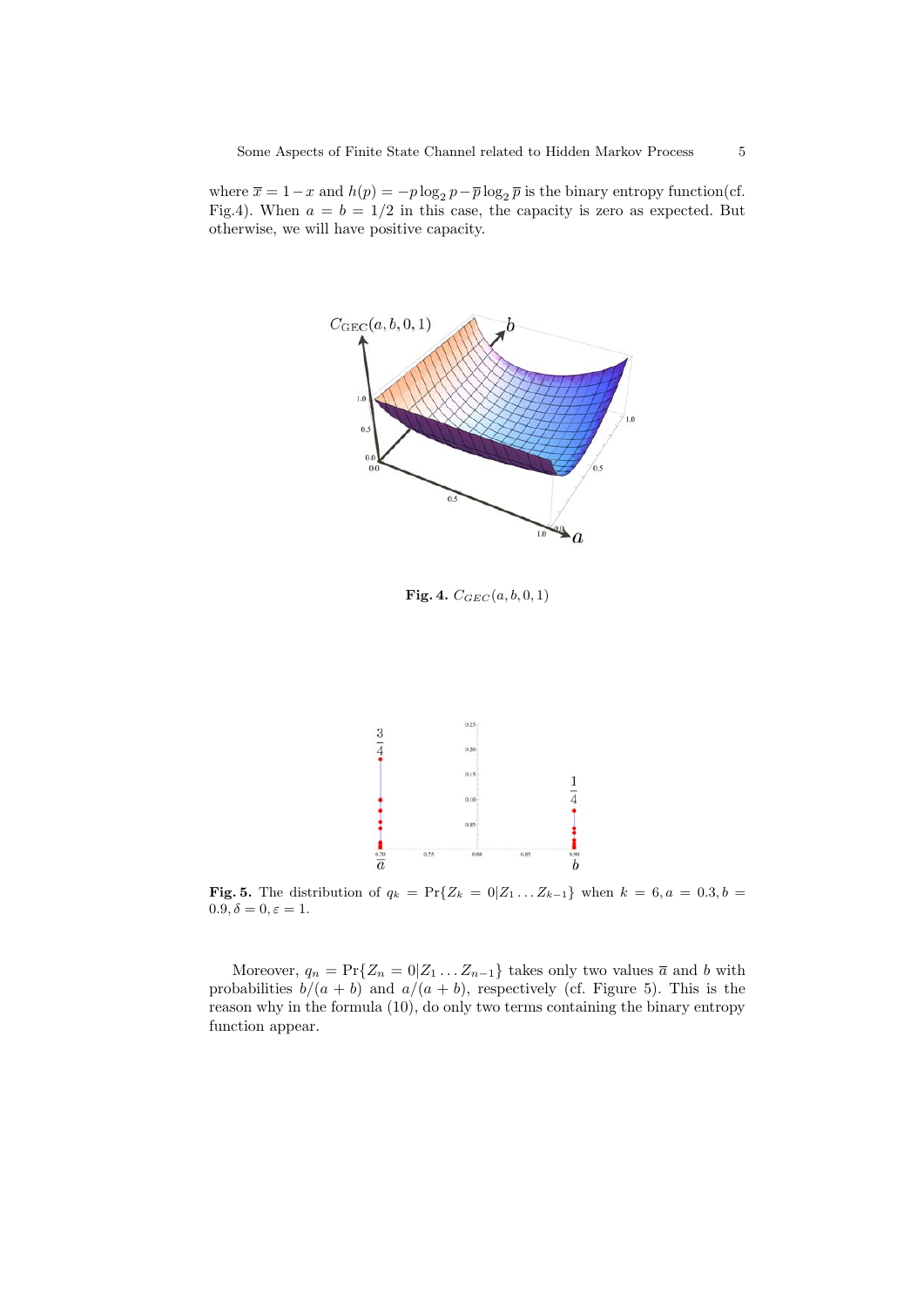Next, let us consider another interesting case, that is, when  $a + b = 1$ . Then, the stocastic matrix  $W$  of  $(7)$  is deduced as

$$
G0 \quad B0 \quad G1 \quad B1
$$
\n
$$
W = B0 \begin{bmatrix} \overline{a}\overline{\delta} & a\overline{\varepsilon} & \overline{a}\delta & a\varepsilon \\ \overline{a}\overline{\delta} & a\overline{\varepsilon} & \overline{a}\delta & a\varepsilon \\ \overline{a}\overline{\delta} & a\overline{\varepsilon} & \overline{a}\delta & a\varepsilon \\ B1 \end{bmatrix} . \tag{11}
$$

Thus, the stochastic matrix is completely degenerated, and the capacity is easily expressed as,

$$
C_{\text{GEC}}(a,\overline{a},\delta,\varepsilon) = 1 - h(\overline{a}\,\overline{\delta} + a\,\overline{\varepsilon}).\tag{12}
$$

In Figure 6, the profile of capacity  $C_{\text{GEC}}(a, \overline{a}, \delta, \varepsilon)$  for three values of *a*. In particular, when  $a = b = \frac{1}{2}, \delta = 1$ , we have

$$
C_{\text{GEC}}(1/2, 1/2, 1, \varepsilon) = 1 - h\left(\frac{\overline{\varepsilon}}{2}\right). \tag{13}
$$



**Fig. 6.**  $C_{\text{GEC}}(a, \overline{a}, \delta, \varepsilon)$  for  $a = 0, 0.5, 1$ 

Moreover,  $q_n = \Pr{Z_n = 0 | Z_1 ... Z_{n-1}}$  concentrates on only one values  $\overline{a}\overline{\delta} + a\overline{\epsilon}$  with probability one (cf. Figure 7). This corresponds to the fact in the formula (12), only one term containing the binary entropy function appears.

For more general cases, we cannot obtain simple formulae. However, in order to compute the entropy of the hidden Markov process in any desired precision, we can use the elegant technique described in the book of Cover and Thomas[2]. Figure 8 shows an example of the entropy calculation for case of  $a = 0.1, b =$  $0.1, \delta = 0.01, \varepsilon = 0.5$ . It can be seen that the upper bound  $H(Z_k|Z_1 \ldots Z_{k-1})$  and the lower bound  $H(Z_k|S_1Z_1 \ldots Z_{k-1})$  almost converge to a same value 0.737537 until the sixth extension of input-output symbols. Thus, we can estimate the capacity as

 $C_{GEC}(0.1, 0.1, 0.01, 0.5) \doteq 1 - 0.737537 = 0.262463.$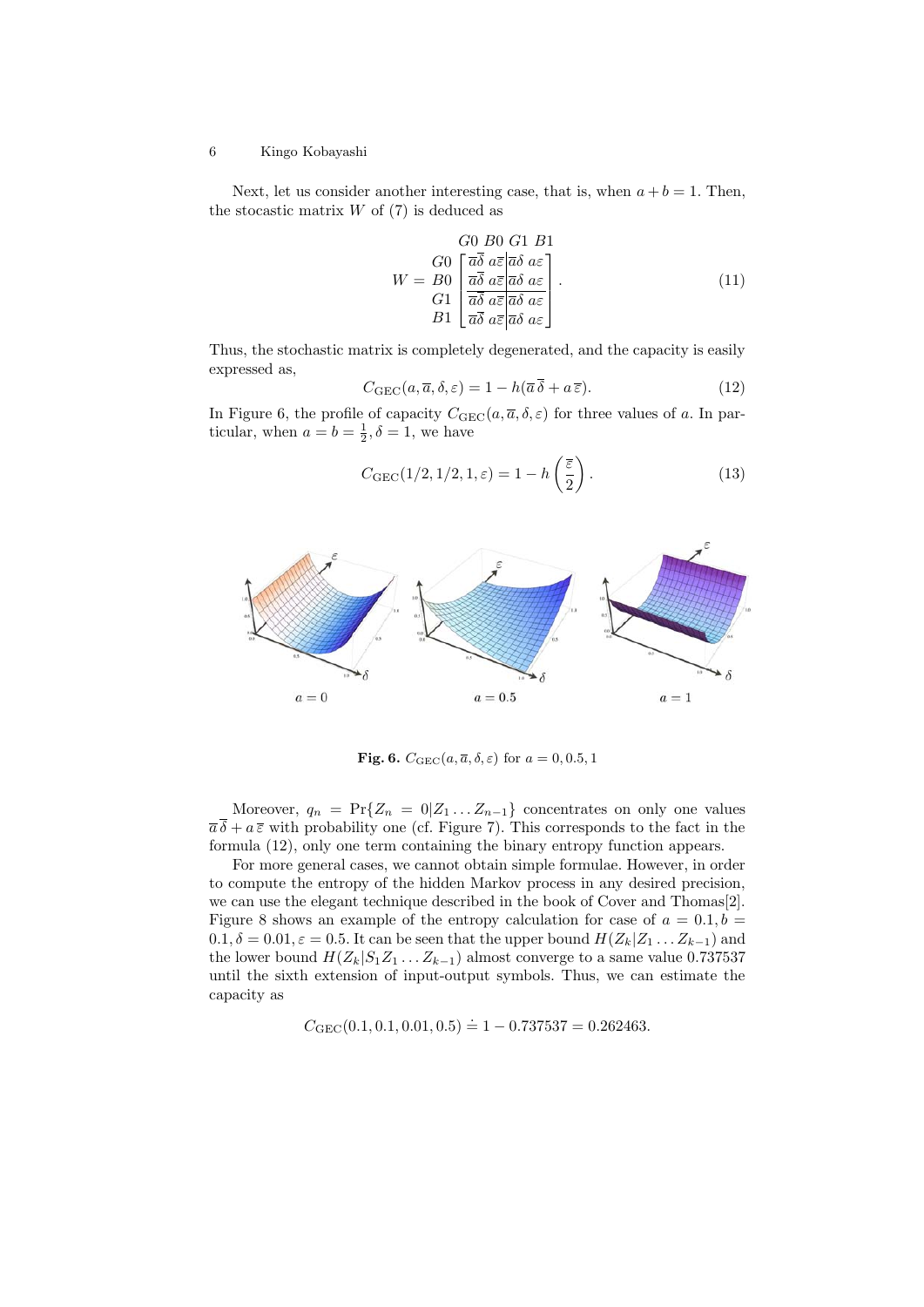

**Fig. 7.** The distribution of  $q_k = \Pr{Z_k = 0 | Z_1 \dots Z_{k-1}}$ .



**Fig. 8.** Computation of the capacity of Gilbert-Elliot channel for any *a, b, δ, ε*

For this case, the distribution of  $q_n = \Pr\{Z_n = 0 | Z_1 \dots Z_{n-1}\}$  spreads over wide range as in Figure 9. This suggests that there is no simple analytical expression of capacity of general Gilbert-Elliot channel. We should look for an integral form or a formula containing infinite sum of binary entropy functions.

### **2 Trapdoor Channel**

The capacity problem of trapdoor channel is one of famous long-standing problems. The trapdoor channel considered by Blackwell[3] as a typical example of channel with memory. Ash[4] expressed the channel by using two channel matrices with four states, while the expression does not necessarily make the problem tractable.

The actions of the trapdoor channel are described as follows (cf. Figure 10). The input alphabet  $\mathcal X$  and the output alphabet  $\mathcal Y$  are binary. The channel has two trapdoors. Initially, there is a symbol  $s \in \{0,1\}$  called the *initial* symbol on one of trapdoors, and no symbol on another trapdoor. The initial symbol takes the value 0 or 1 with equal probability. Just after the first input symbol *x*<sup>1</sup> placed on the empty trapdoor, only one of trapdoors will be selected with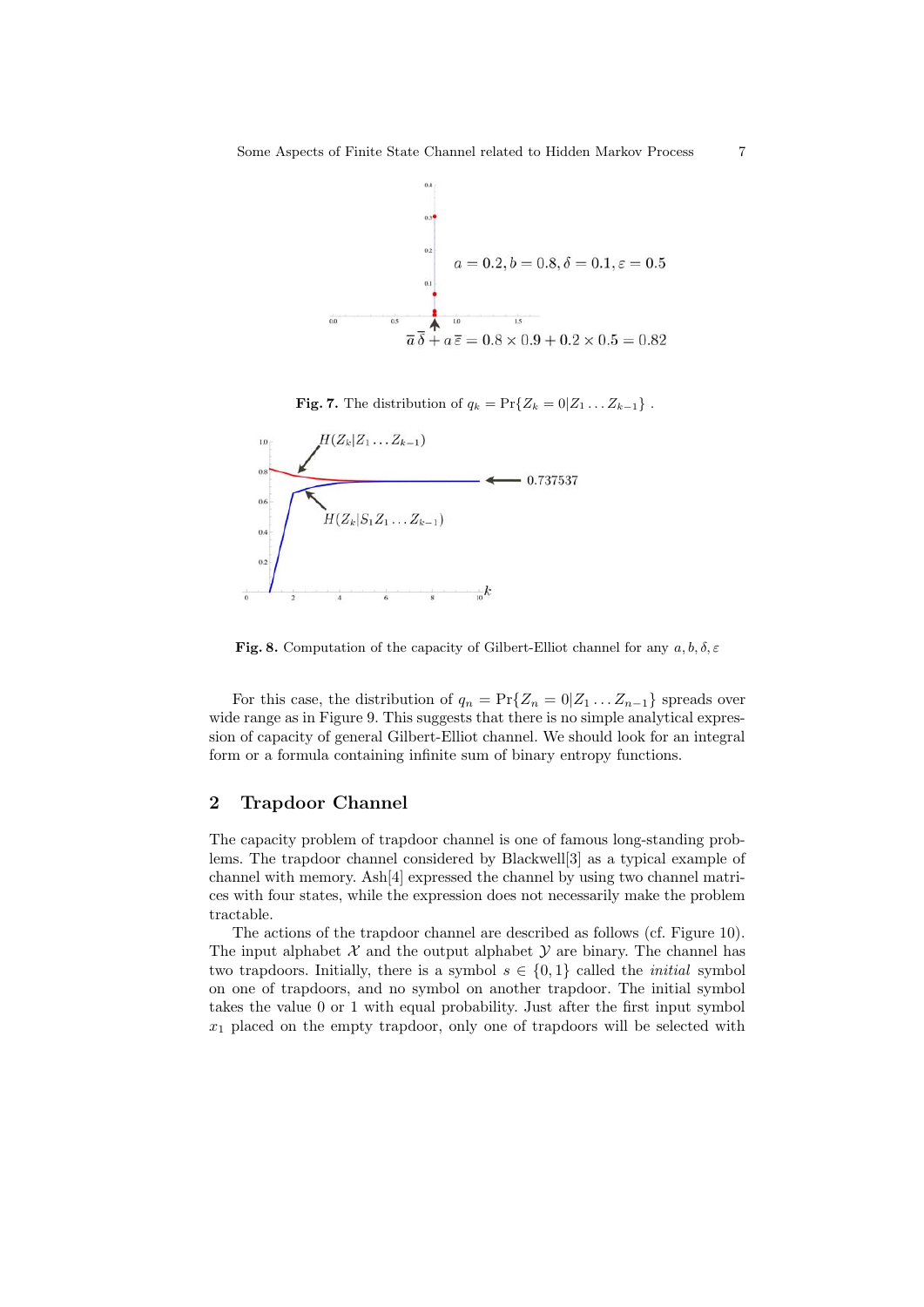

**Fig.** 9. The distribution of  $q_k = \Pr{Z_k = 0 | Z_1 \dots Z_{k-1}}$ .

probability of one half, and open. Then, the symbol on the opened door falls to become an output symbol  $y_1 \in \{s, x_1\}$ . After the door has been closed, we are back to the same situation as at the initial instant, but there is a symbol *s* or  $x_1$  on the non-empty door depending on the output  $y_1 = x_1$  or  $y_1 = x_2$ *s*, respectively. This process is repeated until an output sequence  $y_1y_2 \ldots y_n$ has emitted from the channel for the input sequence  $x_1x_2 \ldots x_n$ . These channel actions is summarized in the state diagram with arrows having input /output information and transition probability (cf. Figure 11).



**Fig. 10.** Actions of Trapdoor Channel

Let  $P_{n|s}(\mathbf{x}, \mathbf{y})$  be the conditional probability of output sequence **y** by *n* equiprobable trapdoor actions for the input sequence **x** with the initial symbol *s*. Then, we can show that the conditional probablity matrices obey the following recursions:

$$
P_{n+1|0} = \begin{bmatrix} P_{n|0} & 0\\ \frac{1}{2}P_{n|1} & \frac{1}{2}P_{n|0} \end{bmatrix},\tag{14}
$$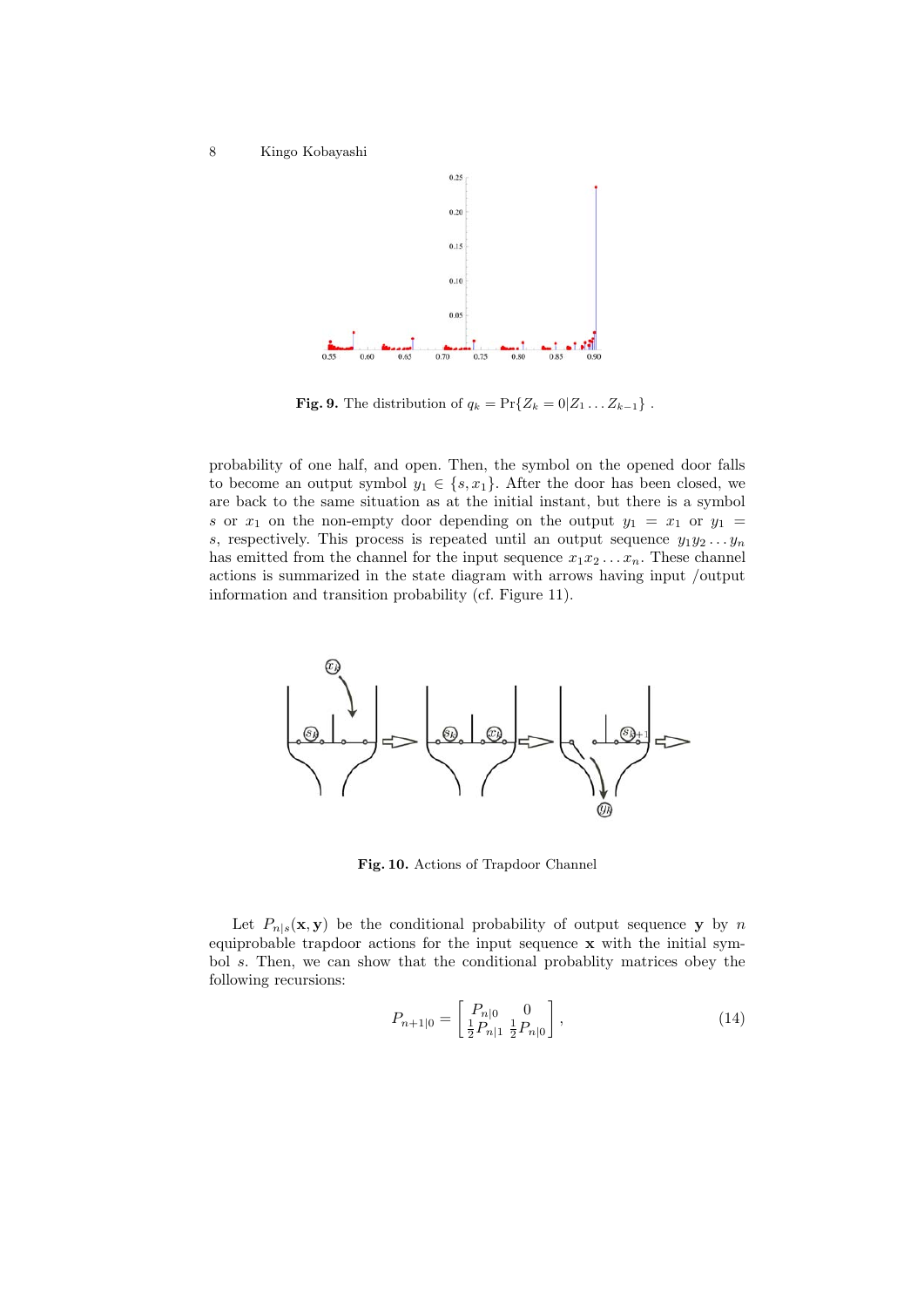

input/output transition probability

**Fig. 11.** State Diagram of Trapdoor Channel

and

$$
P_{n+1|1} = \begin{bmatrix} \frac{1}{2} P_{n|1} & \frac{1}{2} P_{n|0} \\ 0 & P_{n|1} \end{bmatrix},\tag{15}
$$

where the initial matrices are defined as

$$
P_{0|0} = P_{0|1} = [1]. \tag{16}
$$

If the encoder and decoder do not know the initial symbol at the starting point, we have to consider the mixed channel  $P_n = 1/2(P_{n|0} + P_{n|1})$ . The mixed channel has an interesting fractal structure. Figure 12 shows a density plot of the extended channel matrix  $P_6$  for input and output sequences of length 6. Here, the darker color corresponds to higher probability.

We could obtain the optimum distribution of input sequences with length seven for the seventh extension channel  $P_7$  by using Arimoto-Blahut algorithm. From the distribution, we can get the binary tree with the branching conditional probability reflecting the optimal distribution (see Figure 13). Here, it is important to guess the character of optimal input process attaining the capacity of the trapdoor channel. It seems not to be memoryless source or Markov source of any order. Is it possible to reduce a hidden Markov source or not ? It is an interesting problem to simulate the optimal input process by some hidden Markov source.

By the brute force usage of Arimoto-Blahut algorithm, it was possible to estimate the value of the capacity[6]. Figure 14 shows the first order difference of the maximum mutual information  $\max_{X^n} I(X^n; Y^n)$  for  $n = 1, \ldots, 9$ . We can see that the difference  $\max_{X^{n+1}} I(X^{n+1}; Y^{n+1}) - \max_{X^n} I(X^n; Y^n)$  converges to 0.572... Here, it should be noted that the zero-error capacity of trapdoor channel is 0*.*5, which had been showned by Ahlswede, et.al.[7]. To obtain the complete solution of this problem, we would need an essential step for understanding of the fractal structure of trapdoor channel.

We can generalize the basic trapdoor channel of binary alphabet with two trapdoors. The generalized trapdoor has the input and output alphabets  $\mathcal{X} =$  $\mathcal{Y} = \{0, 1, \ldots, \alpha - 1\}$ , and  $\beta + 1$  trapdoors. The channel state is expressed as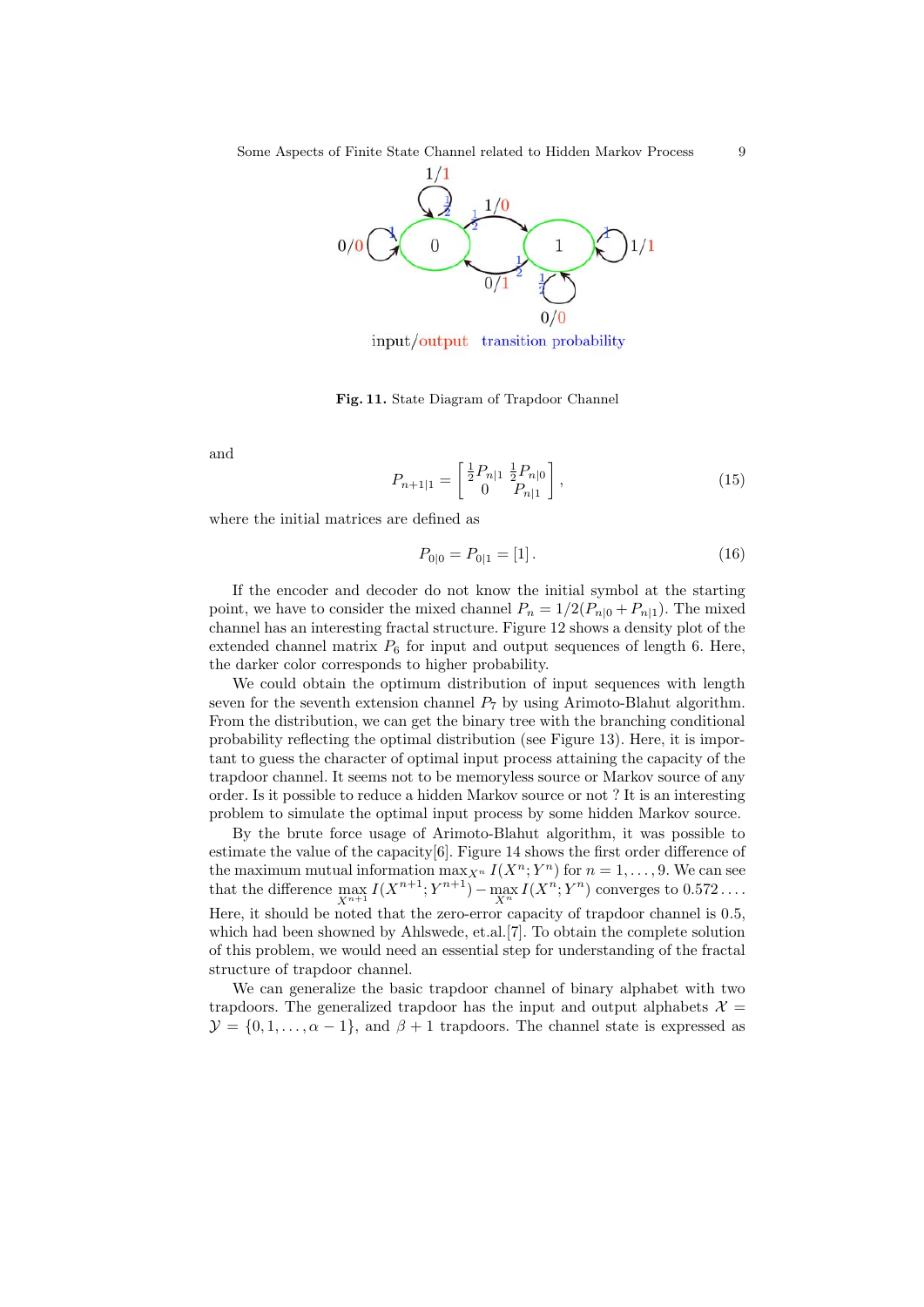

**Fig. 12.** Density plot of  $P_6$  of Trapdoor channel

 $\mathbf{s} = (s_0, \ldots, s_{\alpha-1}) : s_i \in \{0, \ldots, \beta\}, \sum^{\alpha-1}$ *i*=0  $s_i = \beta$ , where  $s_i$  is the number of symbol *i* arranged on the trapdoors. The trapdoor to be opened is selected equiprobable, i.e., with probability  $1/(\beta + 1)$ . The situation is depicted in the Figure 15.

## **3 Permuting Relay Channel**

Here, we discuss a rare case in which the capacity problem of finite state channel is completely solved. This channel looks like the generalized trapdoor channel(see Figure 15), but there is an extra people, symbol supplier, who continuously supplies symbols from  $\mathcal{X} = \{0, \ldots, \alpha - 1\}$  to the room of trapdoors. The message sender can see the stock of symbols placed on the trapdoors, and open any trapdoor to emit a symbol from the stock to the receiver. Thus, by using the supplied symbol resource, he intends to produce a symbol sequence to inform the receiver of his message. The supplier cannot see the state of the room of trapdoors, and the sender is not allowed to request the supplier the symbol wanted. The situation is depicted in Figure 16. The problem is how to provide a symbol sequence for the supplier in order to achieve the maximum communication capability of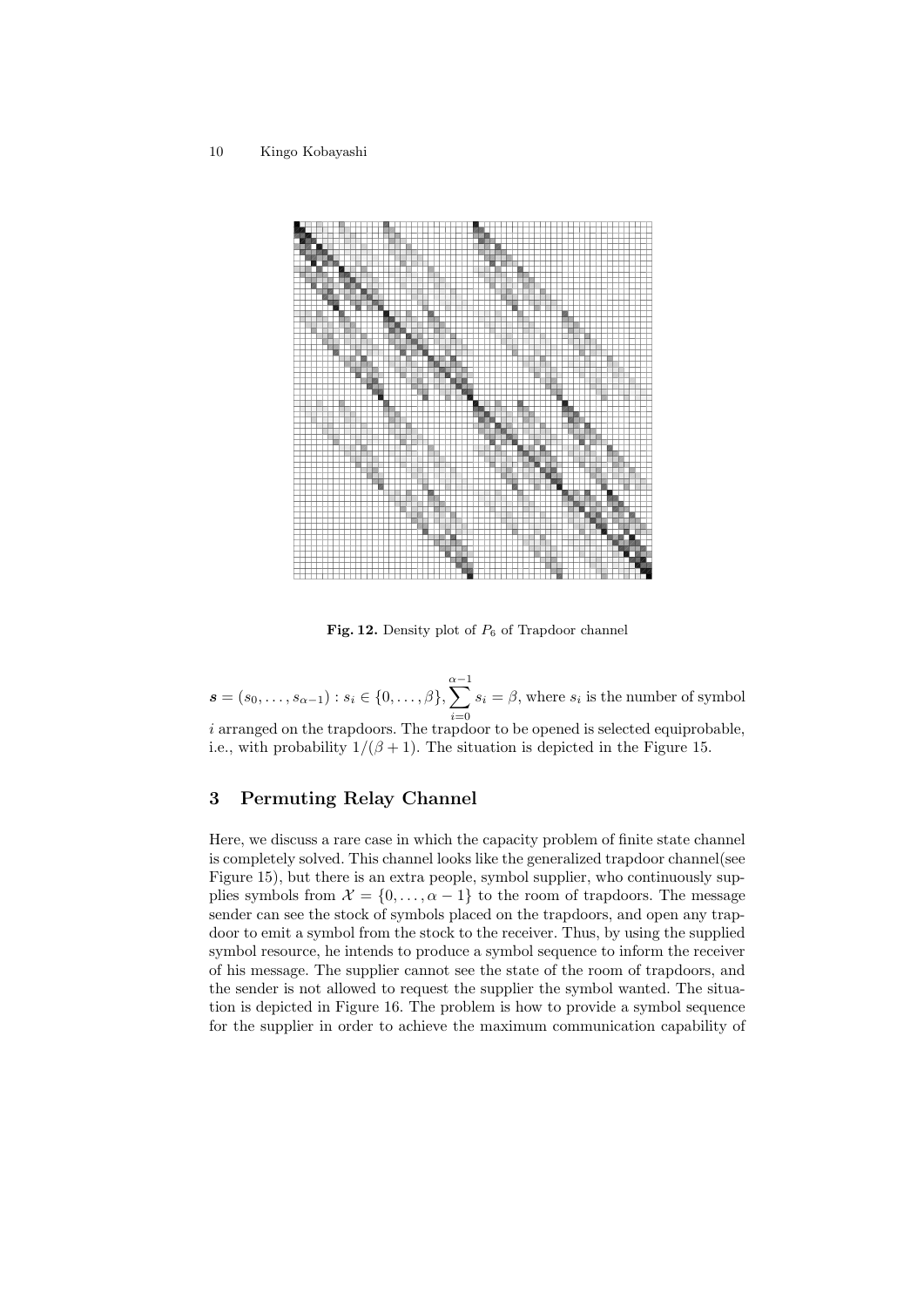

**Fig. 13.** Tree expression of optimal input source of length 7 for trapdoor channel

the sender. Due to the character of this problem, it is of no use to apply the probabilistic strategy for the sender. He has to emit only sequences that can be uniquely determined by the receiver. We have to count the number of distinct output sequences given a supplied input sequence when the sender would try the whole possible sequences of opening trapdoors.

This problem was solved by Ahlswede and Kaspi<sup>[8]</sup> when  $\alpha \geq 2, \beta = 1$ . For general  $\alpha$  and  $\beta$ , the complete answer had been given by Kobayashi<sup>[9]</sup>.

As in the generalised trapdoor channel, the state is expressed as  $\mathbf{s} = (s_0, \ldots, s_{\alpha-1})$ :

 $s_i \in \{0, \ldots, \beta\}, \sum_{i=1}^{\alpha-1}$ *i*=0  $s_i = \beta$ . Let *S* be the set of states. Here, it should be noted  $\alpha + \beta - 1$  $\setminus$ 

that the number of states is  $\gamma =$ *β* . Starting with an intial state  $s_0$  ∈ S, the set of distinct output sequences that the sender can construct from an input sequence  $x = x_1 \dots x_n$  ( $x_i \in \mathcal{X}$ ) provided by the supplier is denoted by  $\mathcal{Y}(\mathbf{s}_0, \mathbf{x})$ . We denote the maximum code size for length *n* by  $N(n)$ , that is,

$$
N(n) = \max_{\mathbf{s}_0, \mathbf{x}} |\mathcal{Y}(\mathbf{s}_0, \mathbf{x})|.
$$
 (17)

When  $\alpha = 2, \beta = 1$ , we can easily show the recursion  $N(k+2) = N(k+1) + N(k)$ as established by Ahlswede and Kaspi<sup>[8]</sup>. Thus,  $\{N(n)\}\$ is just the Fibonatti sequence.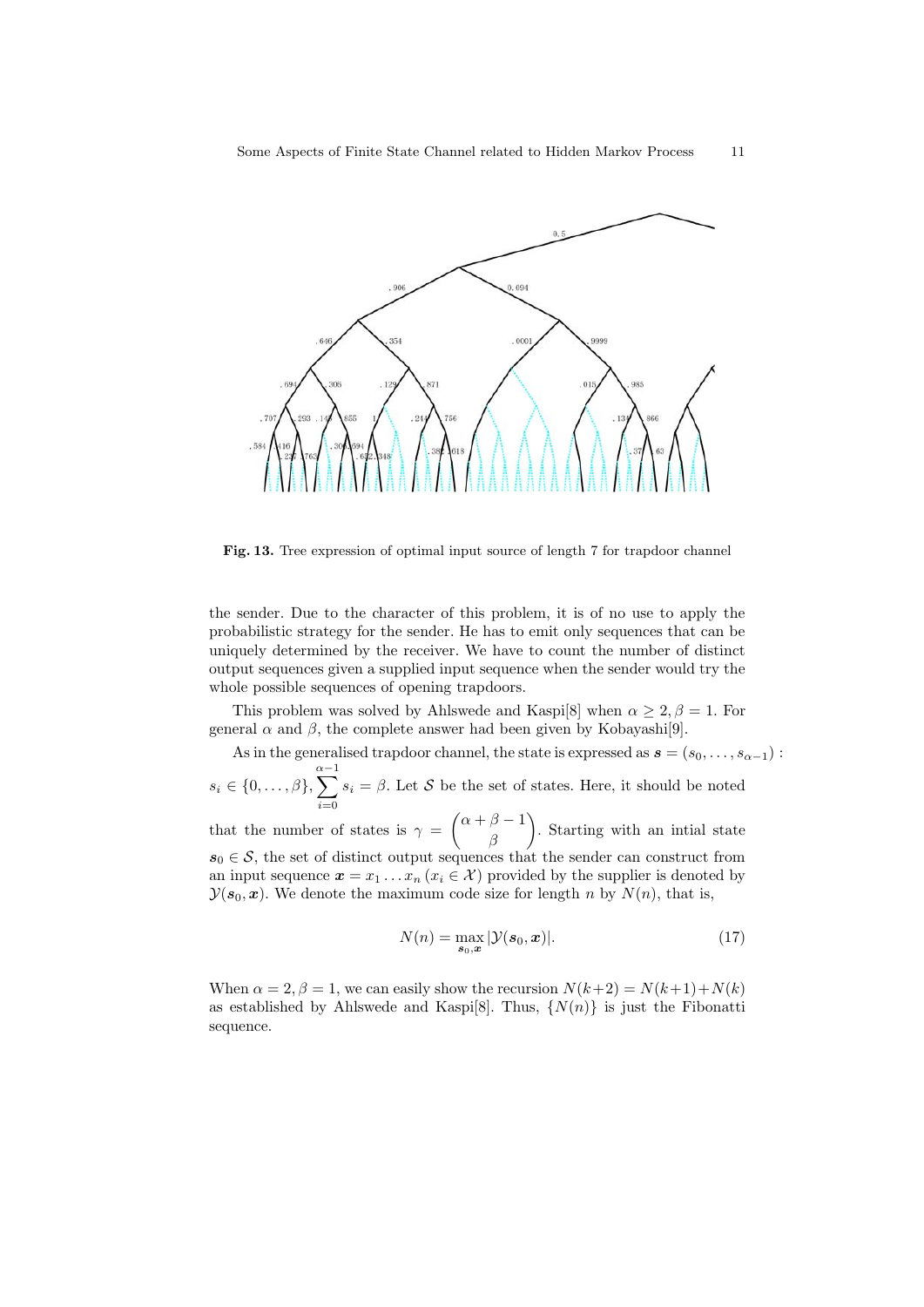12 Kingo Kobayashi



**Fig. 14.** the first order difference of the maximum mutual information



**Fig. 15.** Generalized Trapdoor Channel

Furthermore, the capacity of the permuting relay channel is defined by

$$
C_{\rm PRC}(\alpha, \beta) = \limsup_{n \to \infty} \frac{1}{n} \log N(n). \tag{18}
$$

Thus, when  $\alpha = 2, \beta = 1$ ,  $C_{\text{PRC}}(2, 1) = \log_{\alpha} \phi(\text{Golden Ratio}) = 0.69424 \dots$ Therefore, we can say that about 30% is lost by the underlying relay mechanism.

To express the capacity formula, let us introduce two kinds of  $\gamma \times \gamma$  matrices. Let  $A^{(x)}$  be the state transition matrix when symbol  $x \in \mathcal{X}$  is provided by the supplier. Thus,

$$
a_{\mathbf{s},\mathbf{t}}^{(x)} = \begin{cases} 1, & \text{from } \mathbf{s} \text{ the sender can move to } \mathbf{t} \text{ when provided } x, \\ 0, & \text{otherwise.} \end{cases} \tag{19}
$$

We write simply *A* for  $A^{(0)}$ . Next, let us denote by *P* the permutation on *S* defined as follows:

$$
P: \mathbf{s} = (s_0, s_1, \dots, s_{\alpha - 1}) \to \mathbf{t} = (s_1, \dots, s_{\alpha - 1}, s_0). \tag{20}
$$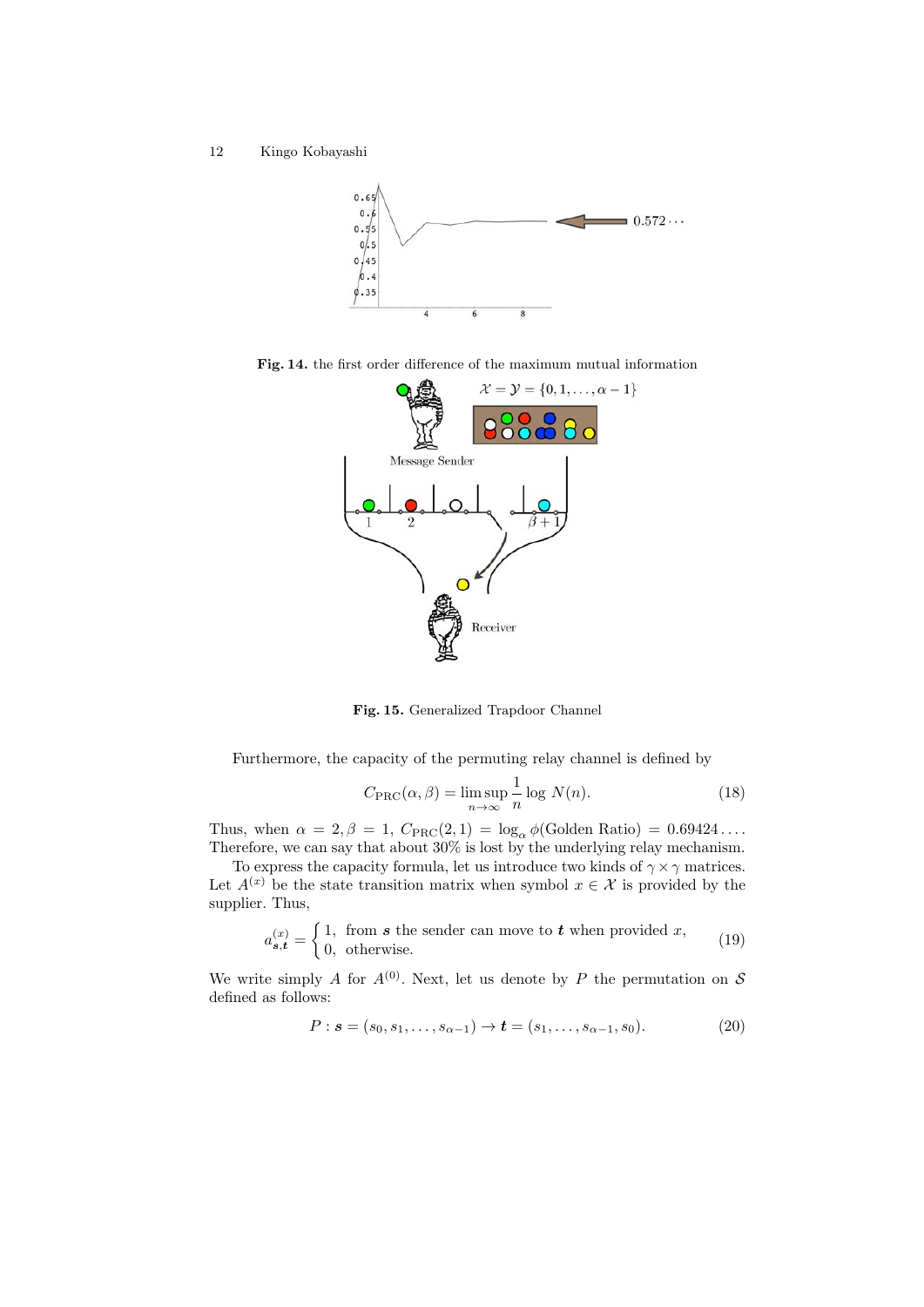

**Fig. 16.** Permuting Relay Channel

Then, we have the following similarity relations:

$$
A^{(k)} = P^k A^{(0)} P^{-k}.
$$
\n(21)

Using these matrices *A* and *P*, we can obtain

**Theorem 2.** [9] *The capacity of Permution Relay Channel is expressed as,*

$$
C_{\rm PRC}(\alpha, \beta) = \log \lambda (AP), \qquad (22)
$$

*where*  $\lambda(Q)$  *is the maximum eigenvalue of matrix*  $Q$ .

*Remark 3.* When  $\alpha = 3, \beta = 2$ , then the number of states is six, and the characteristic polynomial of  $Q = AP$  is shown to be  $x^6 - x^5 - x^4 - 5x^3 + x^2 + 1$ . Thus, we can deduce that the maximum eigenvalue  $\lambda(AP)$  is equal to 2.29052..., and the capacity is  $\log_{\alpha} \lambda(AP) = 0.75438 \dots$  Therefore, we recognize that about 25% is lost by the relay mechanism. Moreover, we have the recursion formula for  $N(n)$  as follows:

$$
N(k+6) = N(k+5) + N(k+4) + 5N(k+3) - N(k+2) - N(k).
$$

## **4 Markov Erasure Channel**

The channel considered in this section has the input alphabet  $\mathcal{X} = \{0, 1\}$  and the output alphabet  $\mathcal{Y} = \{0, 1, 2\}$ . For a special case of this channel, the inputoutput operation is the following: at the next instant after inputting symbol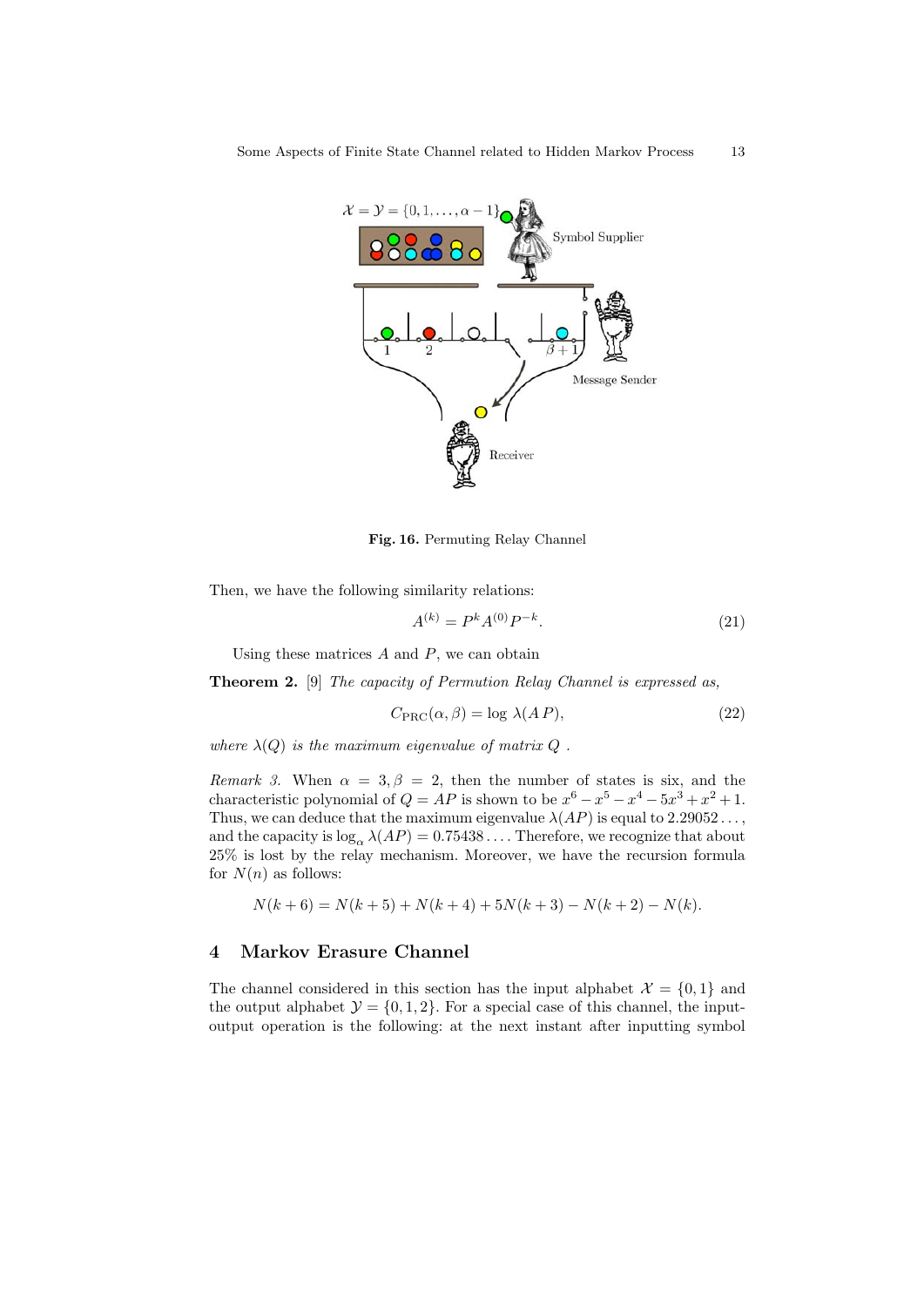0, the output symbol is fixed to be the erasure symbol 2 whatever symbol the current input is. At the next instant after outputting 1 or 2, any input symbol will be correctly transmited to the receiver. The action of this special channel with two states called Fibonatti channel is depicted in Figure 17. As the output sequence is uniquely determined by the input sequence, we have to count distinct output sequences for getting the number of message that can be sent without no error. Let  $x_n$  be the number of output sequences ending by the symbol 0,  $y_n$ be that ending by symbol 1, and  $z_n$  be that ending by symbol 2.

Now, we have recursions as follows:

$$
x_n = y_{n-1} + z_{n-1},
$$
  
\n
$$
y_n = x_n,
$$
  
\n
$$
z_n = x_{n-1}.
$$
\n(23)

Then, we can derive a simple recursion:

$$
x_n = x_{n-1} + x_{n-2}.\tag{24}
$$

The number of distinct output sequences  $x_n + y_n + z_n$  is revealed to be just Fibonatti number. And the capacity  $C_F$  is indeed  $\log_2 \phi$ (Golden Ratio) = 0.69424... bits. Moreover, the optimal input process to the Fibonatti channel should be a Markov source with two states (see Figure 18), where  $\phi = \frac{1+\sqrt{5}}{2}$  is the golden ratio.



**Fig. 17.** Fibonatti Channel



**Fig. 18.** Optimal source for Fibonatti Channel

The Markov erasure channel with two states,  $\text{good}(G)$  state and  $\text{erased}(E)$ state, is an extension of Fibonatti channel, and is shown in Figure 19. Here,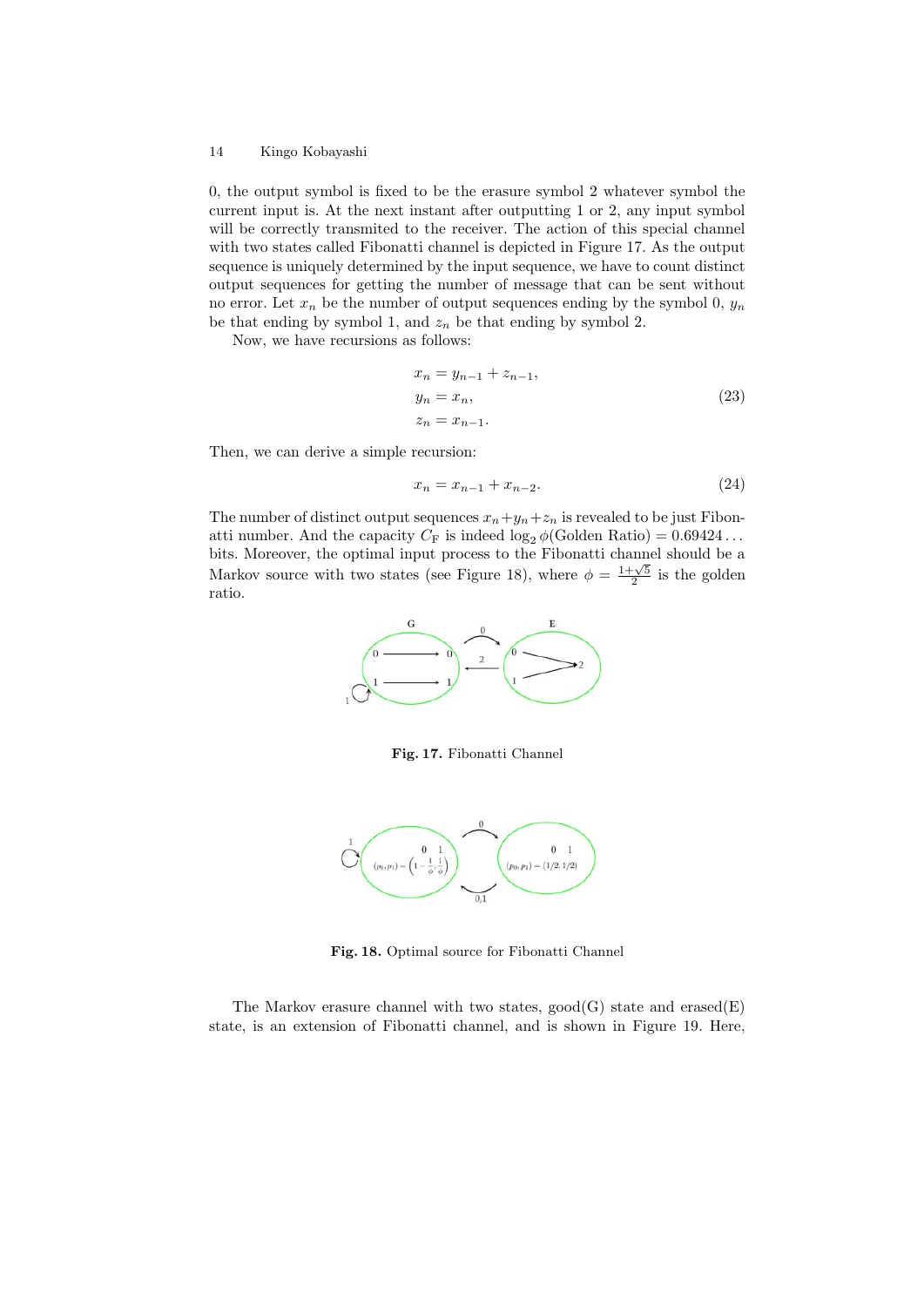the left of symbol pair appended to each arrow denotes the input symbol, and the right of that is the transition probability. The channel is specified by three parameters that control the transition probability between two states. Figure 20 shows an approximated capacity profile of Markov erasure channel when we set  $c = 1$ , and vary two parameters *a* and *b*. We have not yet obtained the precise capacity formula of Markov erasure channel in general, except for some special cases, such as Fibonatti channel.



**Fig. 19.** Markov Erasure Channel



**Fig. 20.** Approximated capacity profile of Markov erasure channel

# **5 Conclusion**

We have observed the capacity problem of finite state channels by introducing several examples. There are a lot of interesting and important channels for which the capacity problem has not yet been solved. It is very rare that the capacity achieving input is restricted in the class of Markov process. It was very lucky for the Gibert-Elliot channel for which equiprobable Bernoulli process suffices to attain the capacity, and we can have a simple capacity formula by using hidden Markov source. How about for other channels ? At the very least, we desire that we could have a hidden Markov source as the optimal input process. We want to know what class of finite state channels have the property that the optimal input process is enough to be restricted in the class of hidden Markov source.